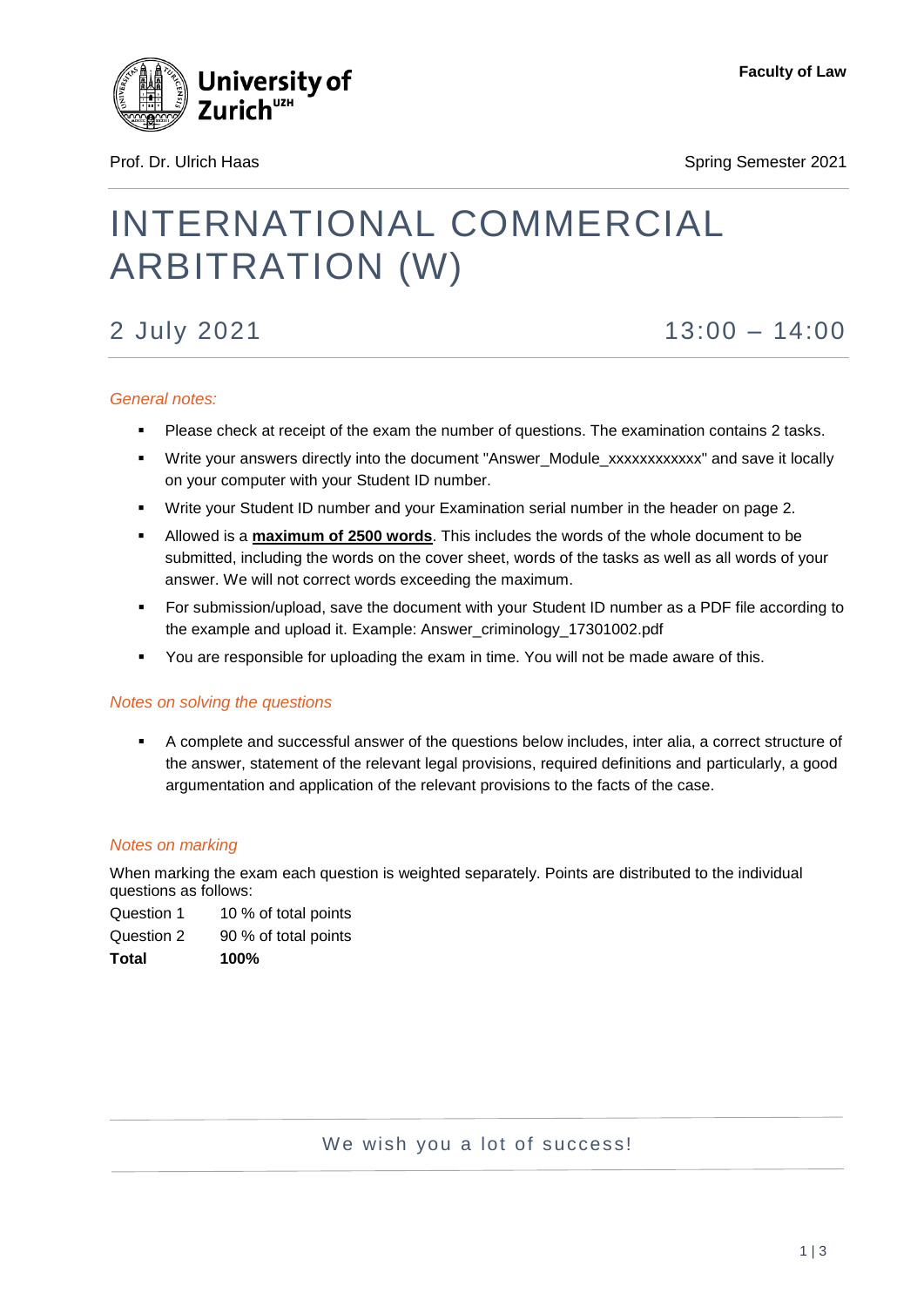#### **1. Task 1 (10%)**

Company A (seated in Japan) and company B (having its seat in Poland) have concluded a Quality Standard Contract ("QSC"). The Contract regulates, in particular, the quality standards A needs to observe when providing goods and services to B. The QSC refers in clause 6 to the general terms and conditions ("GT&C") of A. These GT&C contain the following provision in clause 54:

*"Contract disputes shall be settled by an arbitral tribunal consisting of three arbitrators or by state courts. The language of the arbitration is English and the seat of the arbitration is Switzerland. The award is final and binding and the parties waive the possibility of appeal to the Swiss Federal Tribunal."* 

A has initiated arbitration proceedings against B. Once the arbitral tribunal has been constituted, the arbitral tribunal invites B to file an answer to A's request for arbitration. In its answer, B objects to the jurisdiction of the arbitral tribunal and submits as follows:

- a) There is no valid arbitration agreement. It is true that the parties have concluded the QSC. However, B submits that even though it is a global player in the market, it was not aware of the arbitration clause in the GT&C when it agreed to the QSC;
- b) B further submits that the above arbitration clause (no. 54 GT&C) is null and void because the QSC is only a part of a larger agreement the parties intended to execute. B explains that alongside the QSC the parties meant to also conclude a distribution agreement ("DA"). The latter regulated – inter alia – B's rights and obligations when distributing the goods and services provided by A. Neither the QSC nor the DA were meant to be standalone agreements. The parties exchanged various drafts of the DA, none of which contained an arbitration clause. In the end, the execution of the DA failed because the parties could not agree on some minor details. B submits that because the DA was never executed, the QSC (and, therefore, also the arbitration clause included by reference to the GT&C) must be deemed invalid as well.
- c) Furthermore, according to B, the claim filed by A is not covered by the arbitration clause.
- d) In addition, B points to no. 55 of the GT&C. The provision reads as follows: *"Any claim of the parties must be filed with the competent adjudicatory authority according to no. 54 GT&C within 6 months after the dispute has arisen."* B submits that A has disregarded this deadline, since the dispute arose one year before A filed the request for arbitration. Thus, the arbitration agreement has lapsed.
- e) Finally, B submits that it is no longer bound by the arbitration agreement because, once the arbitration proceedings commenced, the competent Polish court opened insolvency proceedings over its estate.

*Please address the above jurisdictional objection in b) and judge its prospects of success by evaluating all relevant issues. As for the Swiss Private International Law Act ("PILA"), please apply the version in force on 1 February 2021.*